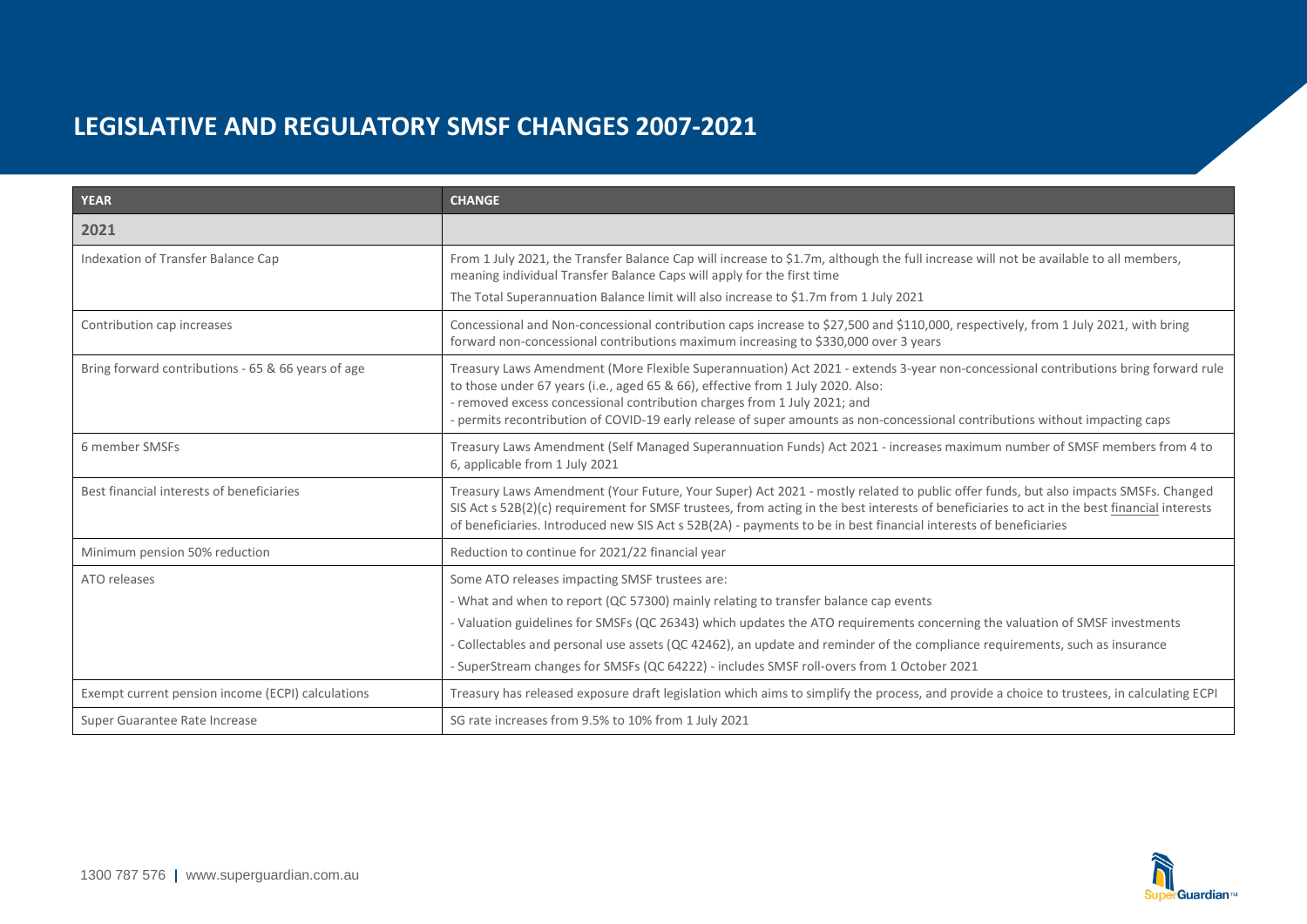| May 2021 Budget Announcements<br><b>SMSF Financial Statements</b> | The Government announced, as part of the May 2021 Budget, that it planned to:<br>- permit the commutation of lifetime, life expectancy and market linked pensions for a limited time;<br>extend the central control and management test safe harbour period from two to five years for SMSFs with non-resident members;<br>- abolish the active member test for non-resident SMSF members;<br>- remove the work test for people aged 67 to 74, and to allow them to use the bring forward rule for non-concessional contributions<br>The Australian Accounting Standards Board released an amended accounting standard effective from 1 July 2021. SMSFs must ensure                                                                                                                                                                                                                                                             |
|-------------------------------------------------------------------|----------------------------------------------------------------------------------------------------------------------------------------------------------------------------------------------------------------------------------------------------------------------------------------------------------------------------------------------------------------------------------------------------------------------------------------------------------------------------------------------------------------------------------------------------------------------------------------------------------------------------------------------------------------------------------------------------------------------------------------------------------------------------------------------------------------------------------------------------------------------------------------------------------------------------------|
|                                                                   | their trust deed does not require compliance with the AAS standard, if they wish to continue with Special Purpose Financial Statements                                                                                                                                                                                                                                                                                                                                                                                                                                                                                                                                                                                                                                                                                                                                                                                           |
| 2020                                                              |                                                                                                                                                                                                                                                                                                                                                                                                                                                                                                                                                                                                                                                                                                                                                                                                                                                                                                                                  |
| <b>COVID-19 Superannuation Relief Measures</b>                    | Three major superannuation related relief measures announced are:<br>Temporary early release of superannuation. Subject to meeting certain conditions and obtaining approval from the ATO in the form<br>of a determination, members may access a single payment of up to \$10,000 from their super in each of the 2019/20 and 2020/21<br>financial years. ATO released Super CRT Alert 004/2020 regarding early access processes;<br>Temporary reduction of the minimum pension drawdown amount. For account based pensions, transition to retirement income<br>streams and market linked pensions, the minimum drawdown amount has been halved for both the 2019/20 and 2020/21 financial<br>years; and<br>Temporary relief from certain compliance requirements regarding rental arrangements where an SMSF leases an asset to a related<br>party, and that party has incurred financial difficulties as a result of COVID-19 |
| <b>Bills introduced to Parliament</b>                             | Three superannuation related Bills still before Parliament, having passed the Lower House but not yet the Senate covering:<br>Death Benefit rollovers which include an untaxed element;<br>Commutation of Capped Defined Benefit Income Streams and Transfer Balance Account adjustment;<br>Defined Benefit Pension reversions and Transfer Balance Account impact when income reduces after initial period;<br>ATO to transfer Eligible Retirement Fund balances to member's fund - possibly an SMSF; and<br>Enterprise agreement workers to have the right to choose fund to which superannuation guarantee contributions are made                                                                                                                                                                                                                                                                                             |
| Exposure Draft Bill & Regulations                                 | Released for consultation (expired 3 April 2020), a draft Bill to permit members aged 65 & 66 to utilise the non-concessional<br>contribution 3 year bring forward rule, and draft Regulations amending the first year for the work test to age 67, and moving the<br>maximum age for spouse contributions from 69 to 74                                                                                                                                                                                                                                                                                                                                                                                                                                                                                                                                                                                                         |
| 2020 Budget                                                       | Deferred from May 2020 to 6 October 2020                                                                                                                                                                                                                                                                                                                                                                                                                                                                                                                                                                                                                                                                                                                                                                                                                                                                                         |
| ATO SMSF Regulator's Bulletin SMSFRB 2020/1                       | ATO issued SMSF Regulator's Bulletin, SMSFRB 2020/1, titled 'Self-managed superannuation funds and property development',<br>providing guidance where SMSFs plan to enter into arrangements, with related or unrelated parties, involving the purchase and<br>development of real property for subsequent disposal or leasing                                                                                                                                                                                                                                                                                                                                                                                                                                                                                                                                                                                                    |

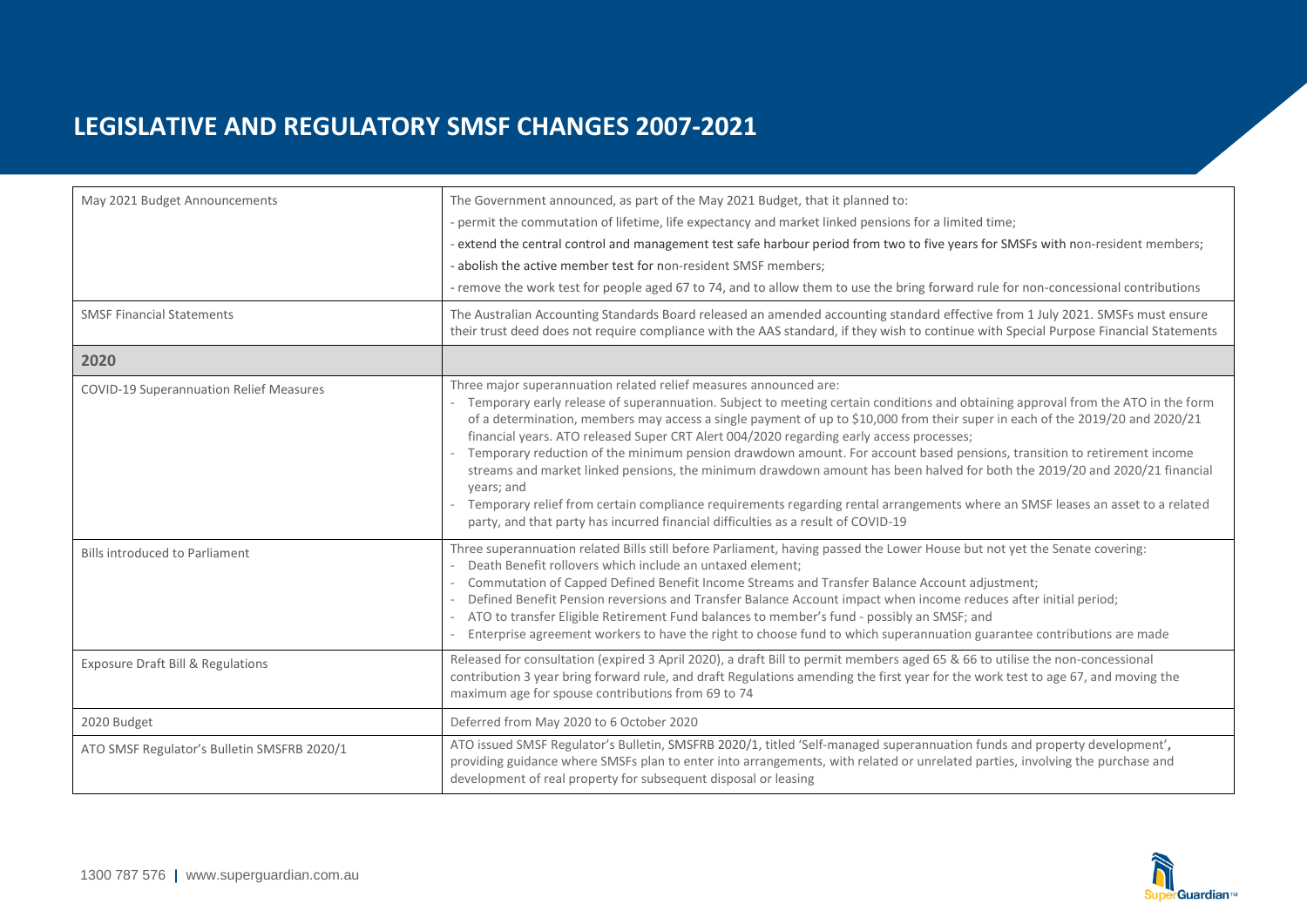| ATO Legislative Instrument SPR 2020/1                    | ATO issued a Legislative Instrument, SPR 2020/1, titled 'Superannuation Industry (Supervision) In-house Asset Determination -<br>Intermediary Limited Recourse Borrowing Arrangement Determination 2020' which effectively excludes a type of limited recourse<br>borrowing arrangement from being an in-house asset |
|----------------------------------------------------------|----------------------------------------------------------------------------------------------------------------------------------------------------------------------------------------------------------------------------------------------------------------------------------------------------------------------|
| 2019                                                     |                                                                                                                                                                                                                                                                                                                      |
| <b>SMSF Investment Strategies</b>                        | ATO writes to 17,700 SMSF trustees, and auditors of those funds, regarding limited diversification of assets, reminding that they must<br>have considered the risks of such limited diversification. ATO subsequently issued guidance as to requirements for investment strategies                                   |
| SMSF Non-Arm's Length Expenses (NALE)                    | Legislation to introduce NALE to be added to NALI requirements. Royal Assent 2 October 2019. ATO released draft Law Companion<br>Ruling LCR 2019/D3 - potentially impacts SMSFs where related parties prepare financial statements etc at below market rates                                                         |
| Case Law and Defective Trust Deeds                       | Further case law has evolved, mostly relating to superannuation death benefit issues and lack of proper guidance in the Trust Deed                                                                                                                                                                                   |
| <b>Superannuation Guarantee</b>                          | Government has introduced legislation to permit individuals with multiple employers to nominate specific employers to be exempt from<br>Superannuation Guarantee obligations                                                                                                                                         |
|                                                          | Also, legislation setting the base amount on which Superannuation Guarantee is calculated, when the employee salary sacrifices. ATO<br>subsequently releases a Guidance Note GN 2020/1 - Salary sacrifice and super guarantee                                                                                        |
| <b>Work Test and Contributions</b>                       | Regulations permitting certain individuals to make contributions in the first year they do not meet the work test (provided total super<br>balance is under \$300k)                                                                                                                                                  |
| <b>Limited Recourse Borrowing</b>                        | Legislation introduced to include a portion of loans arranged post 1 July 2018 in a Member's Total Superannuation Balance. ATO<br>updated LCR with addendum LCR 2016/12A5 to include TSB impact. ATO also updated its LRBA Q&As on 28 August 2019                                                                    |
| Anti-detriment deductions cease                          | Ability to 'claw back' taxes previously paid, following the death of a member who died before 1 July 2017, ceased on 30 June 2019                                                                                                                                                                                    |
| 2019 Budget announcements                                | Include changes to actuarial certificate requirements, as well as removing some segregation rules, extending spouse contributions to<br>age 74 and allowing members aged 65 & 66 to make voluntary contributions without needing to meet the work test                                                               |
| 2018                                                     |                                                                                                                                                                                                                                                                                                                      |
| Downsizer Contributions & First Home Saver Contributions | Commenced 1 July 2018                                                                                                                                                                                                                                                                                                |
| <b>Personal Deductible Contributions</b>                 | '10% Rule' removed for 2017/18 financial year and subsequent years, enabling personal deductible contributions regardless of extent of<br>employment income                                                                                                                                                          |
| Reaching Preservation Age                                | Minimum age for reaching Preservation Age after 1 July 2018 is 57 years                                                                                                                                                                                                                                              |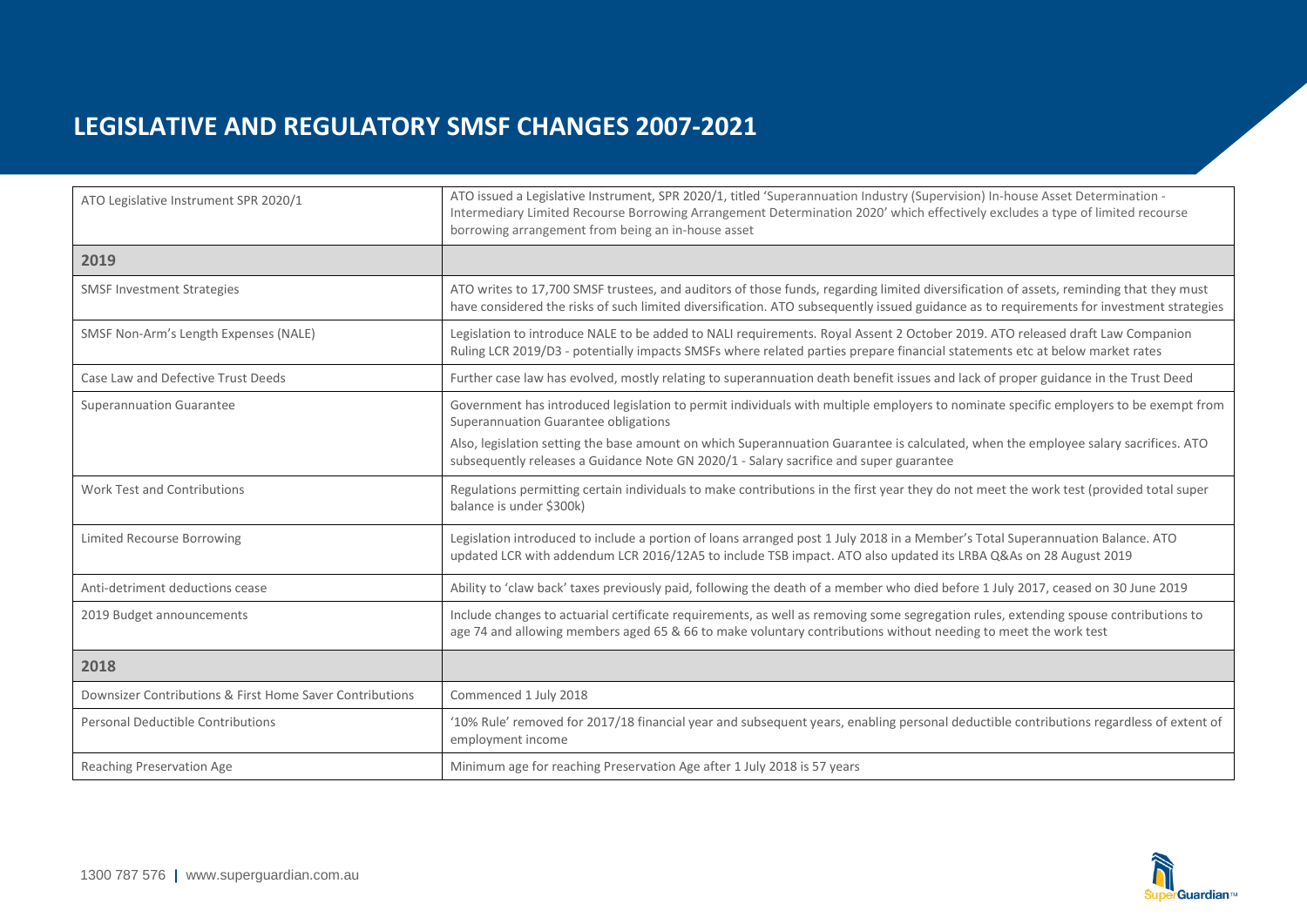| Conversion of Transition to Retirement Income Streams from<br><b>Accumulation Phase to Retirement Phase</b> | Automatic conversion of a Transition to Retirement Income Stream from Accumulation Phase to Retirement Phase when the Member<br>reaches age 65. In other instances, conversion will occur when the Member meets a Condition of Release with a Nil Cashing Restriction<br>before age 65 and notifies the Trustee. In each instance, the Trustee will need to report the conversion through the Transfer Balance<br>Account Report (TBAR) |
|-------------------------------------------------------------------------------------------------------------|-----------------------------------------------------------------------------------------------------------------------------------------------------------------------------------------------------------------------------------------------------------------------------------------------------------------------------------------------------------------------------------------------------------------------------------------|
| Reversion of Transition to Retirement Income Streams                                                        | Removal of requirement for nominated reversionary beneficiaries of Transition to Retirement Income Streams to have personally met a<br>Condition of Release with a Nil Cashing Restriction before reversion could occur                                                                                                                                                                                                                 |
| ATO SMSF Regulator's Bulletin                                                                               | ATO issued the first of its SMSF Regulator's Bulletins, SMSFRB 2018/1, titled 'The use of reserves by self-managed superannuation<br>funds', providing guidance on the types of reserves acceptable for an SMSF                                                                                                                                                                                                                         |
| Exempt Current Pension Income & Actuarial Certificates                                                      | ATO has directed a segmented approach when calculating Exempt Current Pension Income entitlements for SMSFs with segregated and<br>unsegregated periods within a year                                                                                                                                                                                                                                                                   |
| 2017                                                                                                        |                                                                                                                                                                                                                                                                                                                                                                                                                                         |
| Superannuation Reform Legislation                                                                           | Action required in respect to pension balances, asset segregation, capital gains and other matters prior to 30 June 2017. Post 1 July<br>2017, various restrictions apply, with penalties in the form of taxes for exceeding limits. SMSF trust deeds need to provide sufficient<br>powers to enable compliance with new legislation                                                                                                    |
| ATO Law Compliance Guidelines (later converted to Law<br><b>Companion Rulings)</b>                          | ATO issued guidelines following the passing of the Superannuation Reform legislation including coverage of Transfer Balance Caps, TRISs<br>and other income streams, CGT relief, contributions issues and matters concerning Total Superannuation Balance Caps                                                                                                                                                                          |
| <b>Total Superannuation Balance Caps</b>                                                                    | Introduced as part of the Superannuation Reform legislation, Total Superannuation Balance Caps impact the ability of a super fund<br>member to make non-concessional and some other types of contributions to superannuation in a particular year                                                                                                                                                                                       |
| <b>Transfer Balance Caps</b>                                                                                | Introduced as part of the Superannuation Reform legislation, Transfer Balance Caps limit the amount an individual may have in<br>superannuation income streams (excluding Transition to Retirement Income Streams)                                                                                                                                                                                                                      |
| Electing to treat payments not as an income stream                                                          | The Superannuation Reform legislation included removal of the ability to elect to treat payments as lump sum instead of as an income<br>stream, but have those payments meet the minimum pension requirements                                                                                                                                                                                                                           |
| <b>Transition to Retirement Income Streams</b>                                                              | From 1 July 2017, Transition to Retirement Income Streams may continue but the income generated by assets supporting the income<br>stream will cease to be exempt from tax, for Transition to Retirement Income Streams in Accumulation Phase                                                                                                                                                                                           |
| Removal of anti-detriment deductions                                                                        | Ability to 'claw back' taxes previously paid, limited to death of a member prior to 1 July 2017, provided benefits paid by 30 June 2019                                                                                                                                                                                                                                                                                                 |
| Limited Recourse Borrowing deadline                                                                         | Deadline of 31 January 2017 imposed by ATO to ensure loans to SMSF by a related party are brought under safe harbour provisions or<br>are otherwise deemed to be on commercial terms                                                                                                                                                                                                                                                    |

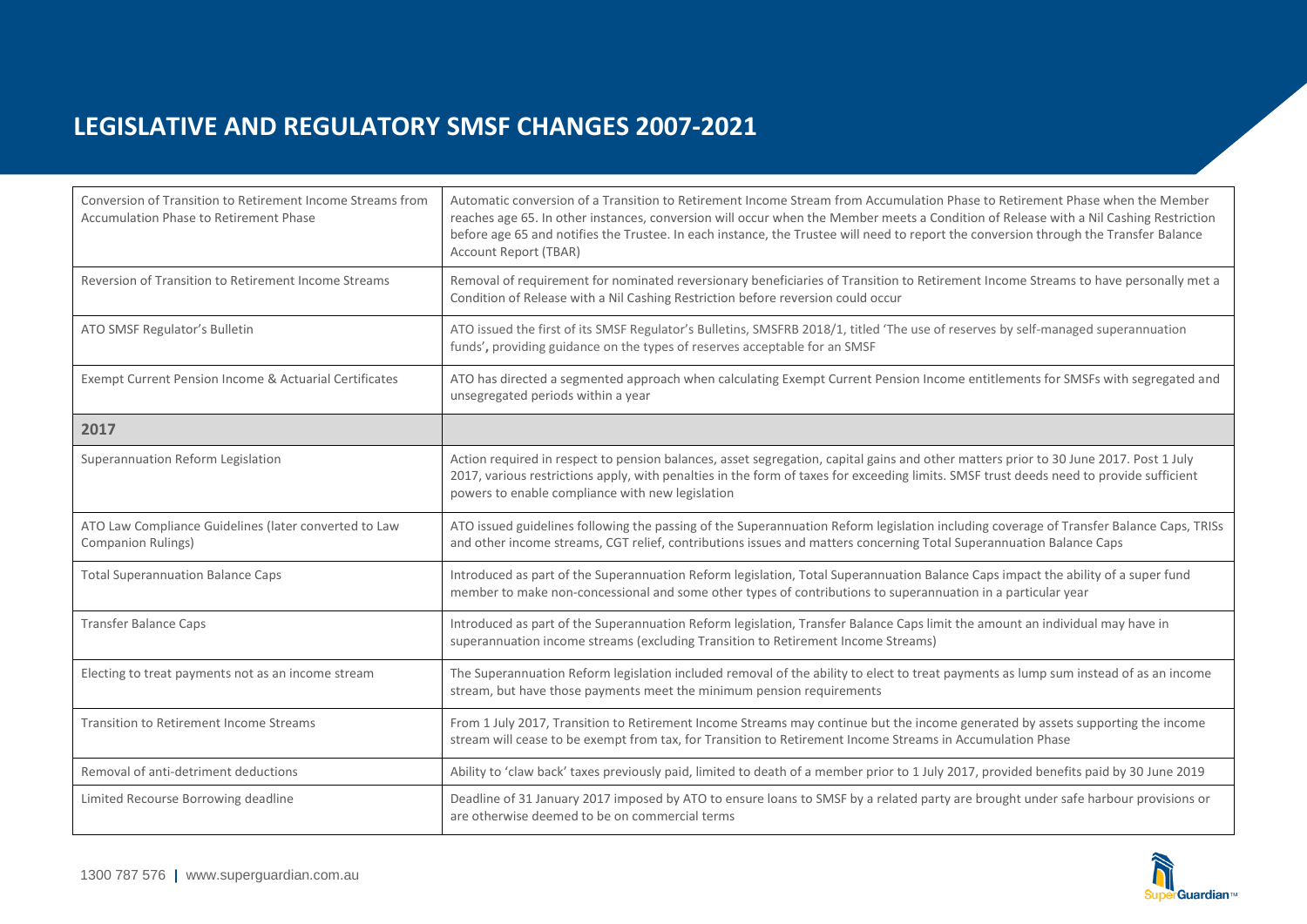| 2016                                                                                                                            |                                                                                                                                                                                                                               |
|---------------------------------------------------------------------------------------------------------------------------------|-------------------------------------------------------------------------------------------------------------------------------------------------------------------------------------------------------------------------------|
| Superannuation Reform Legislation                                                                                               | Legislation to implement the first two tranches of the May 2016 Budget announcements received assent on 29 November 2016                                                                                                      |
| <b>ATO Case Studies</b>                                                                                                         | ATO issues a range of case studies aimed at ensuring SMSF trustees and their advisers are aware of legislative and regulatory<br>requirements in a range of SMSF compliance and investment scenarios                          |
| Qualifying Recognised Overseas Pension Scheme (QROPS)                                                                           | Requirement for transfers from UK funds. SMSF trust deed must meet new requirements of UK to enable transfer of benefits                                                                                                      |
| Collectables and Personal Use Assets                                                                                            | Exemption from storage and insurance rules for some assets ceased 1 July 2016                                                                                                                                                 |
| Self Insurance by superannuation funds                                                                                          | Superannuation funds not able to self insure from 1 July 2016                                                                                                                                                                 |
| Limited Recourse Borrowing Safe Harbour guidelines                                                                              | ATO issued guidelines in respect to when Limited Recourse Borrowing arrangements with related party lenders would effectively be<br>considered to be at arm's length                                                          |
| Electing to treat payments not as an income stream                                                                              | ATO issued a Private Binding Ruling which indicated election to treat payment as a lump sum was possible. SMSF trust deed needs to<br>enable such election                                                                    |
| 2015                                                                                                                            |                                                                                                                                                                                                                               |
| Superannuation Income Streams following death of pension<br>recipient                                                           | Regulations introduced to permit the income on assets supporting an income stream to remain tax free for a period of time after the<br>death of the pension recipient. SMSF trust deeds should contain sufficient flexibility |
| SuperStream                                                                                                                     | Commences from July 2015 (delayed from 2014). Provisions in SMSF trust deeds should be reviewed to ensure trustees are permitted to<br>correspond by electronic means                                                         |
| Various cases decided regarding effectiveness of Binding<br><b>Death Benefit Nominations</b>                                    | Cases covered a variety of scenarios. Trust deeds should provide for different circumstances of individuals providing Binding Death<br><b>Benefit Nominations</b>                                                             |
| Refund of excess non-concessional contributions                                                                                 | Legislation passed. SMSF trust deed should permit refund of excess non-concessional contributions                                                                                                                             |
| 2014                                                                                                                            |                                                                                                                                                                                                                               |
| Tax and Superannuation Laws Amendment (2014 Measures<br>No 1) Act 2014 receives royal assent                                    | Provides powers to the ATO to direct rectification of breaches, education for SMSF trustees and/or for the imposition of administrative<br>penalties on SMSF trustees                                                         |
| Self Managed Superannuation Funds (Limited Recourse<br>Borrowing Arrangements - In-house Asset Exclusion)<br>Determination 2014 | ATO legislative instrument created to ensure assets acquired under SMSF borrowing arrangements do not become in-house assets if<br>they continue to be held by the bare trustee following repayment of the loan               |

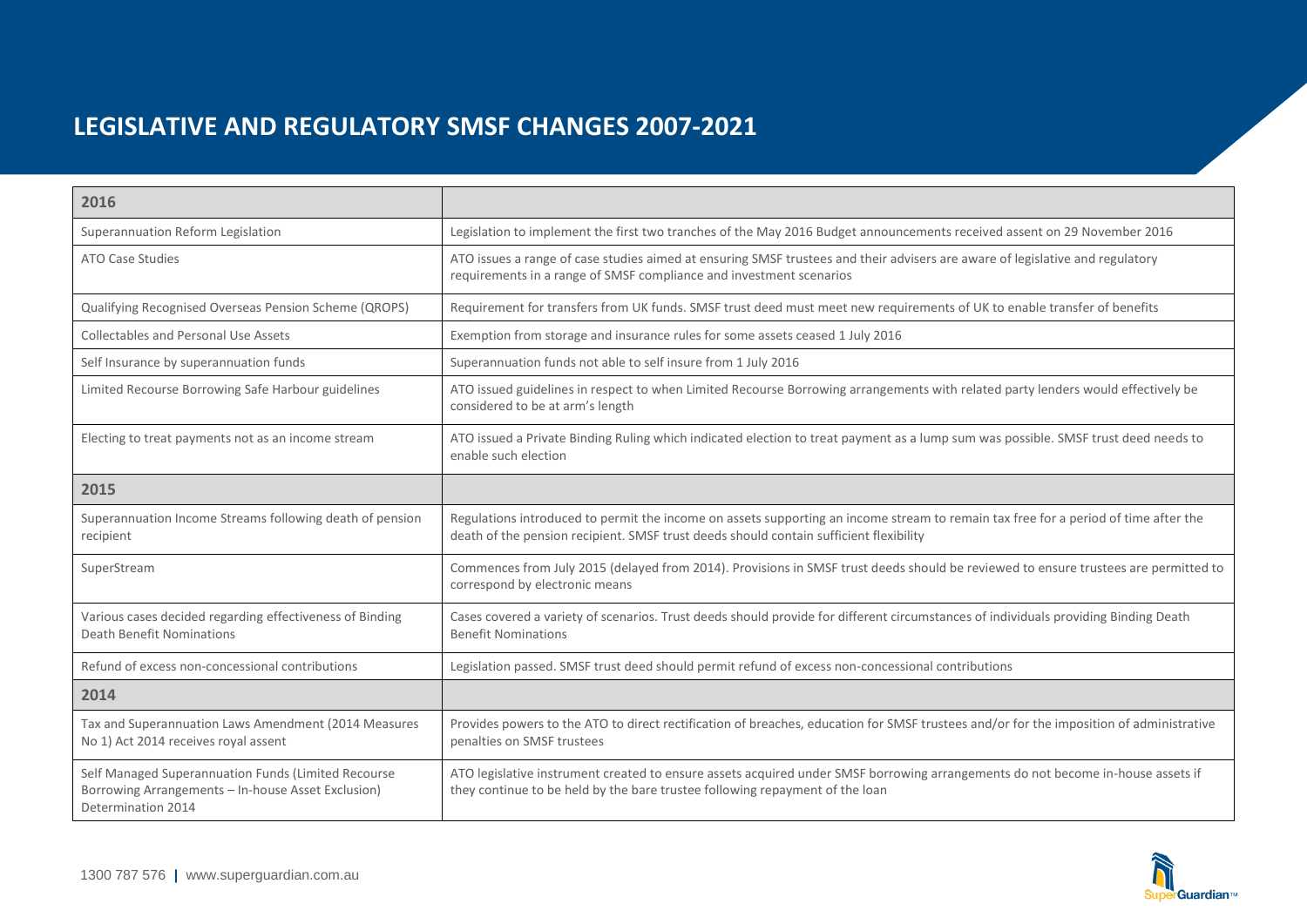| Insurance in SMSFs                                                                                          | Restrictions introduced on types of insurance able to be obtained for members of some SMSFs from 1 July 2014. Some 'grandfathering'<br>available for existing members, so specific provisions are required in the SMSF's trust deed             |
|-------------------------------------------------------------------------------------------------------------|-------------------------------------------------------------------------------------------------------------------------------------------------------------------------------------------------------------------------------------------------|
| Segregation of pension assets in SMSF                                                                       | ATO Tax Determinations TD 2013/D7 (withdrawn but to be re-introduced) and TD 2014/7 regarding requirements when segregating<br>fund assets to ensure availability of pension tax concessions                                                    |
| Superannuation Guarantee contributions                                                                      | Superannuation Guarantee Contribution rates increased from 1 July 2014                                                                                                                                                                          |
| 2013                                                                                                        |                                                                                                                                                                                                                                                 |
| Tax Laws Amendment (Fairer Taxation of Excess Concessional<br>Contributions) Act 2013 receives royal assent | Changes introduced in relation to excess contributions and the ability to refund them. SMSF trust deed should permit refund of excess<br>non-concessional contributions                                                                         |
| Private Binding Ruling released by ATO regarding related<br>party SMSF Borrowing transactions               | Clarified in some respects the requirements relating to the terms of related party loans to SMSFs                                                                                                                                               |
| Binding Death Benefit Nomination court rulings                                                              | Outcomes of two court cases, loppolo & Hesford v Conti and Wooster v Morris provide greater guidance on what a deed should contain<br>in relation to the ability for members to utilise a BDBN, and the deed requirements of a non-lapsing BDBN |
| Tax Office Ruling TR 2013/5 regarding SMSF Pensions                                                         | Tax Office Ruling outlines what documentation should be in place for a pension to be effective, including deed provisions                                                                                                                       |
| Pension and tax following death of a member                                                                 | Proposed legislation deeming an income stream as continuing for a period of time after the death of the recipient                                                                                                                               |
| Superannuation Guarantee contributions                                                                      | Maximum age of 70 for Superannuation Guarantee contributions removed from 1 July 2013<br>Contribution rates increase from 1 July 2013                                                                                                           |
| <b>Registration of SMSF Auditors</b>                                                                        | Audits of SMSFs after 1 July 2013 must only be conducted by an auditor registered with ASIC                                                                                                                                                     |
| <b>SMSF Regulatory Levy</b>                                                                                 | Adjustment to amount of levy and timing of payment                                                                                                                                                                                              |
| 2012                                                                                                        |                                                                                                                                                                                                                                                 |
| <b>SMSF investment Strategy Changes</b>                                                                     | Change to SIS Regulations require Investment Strategies to be reviewed regularly and for trustees to consider insurance for members                                                                                                             |
| Valuation of assets in SMSF accounts                                                                        | Assets must be valued at market value each year, commencing from 2012/13 year                                                                                                                                                                   |
| Share trading losses                                                                                        | Legislation directing that share trading gains and losses are a capital in nature and not to be treated as income for tax purposes                                                                                                              |
| 2011                                                                                                        |                                                                                                                                                                                                                                                 |
| Deductibility of TPD Premiums - ATO Tax Ruling TR 2012/6                                                    | Changes introduced to the ability of a Fund to claim a deduction for TPD premiums, with full deduction for 'any occupation' and partial<br>for 'own occupation'                                                                                 |

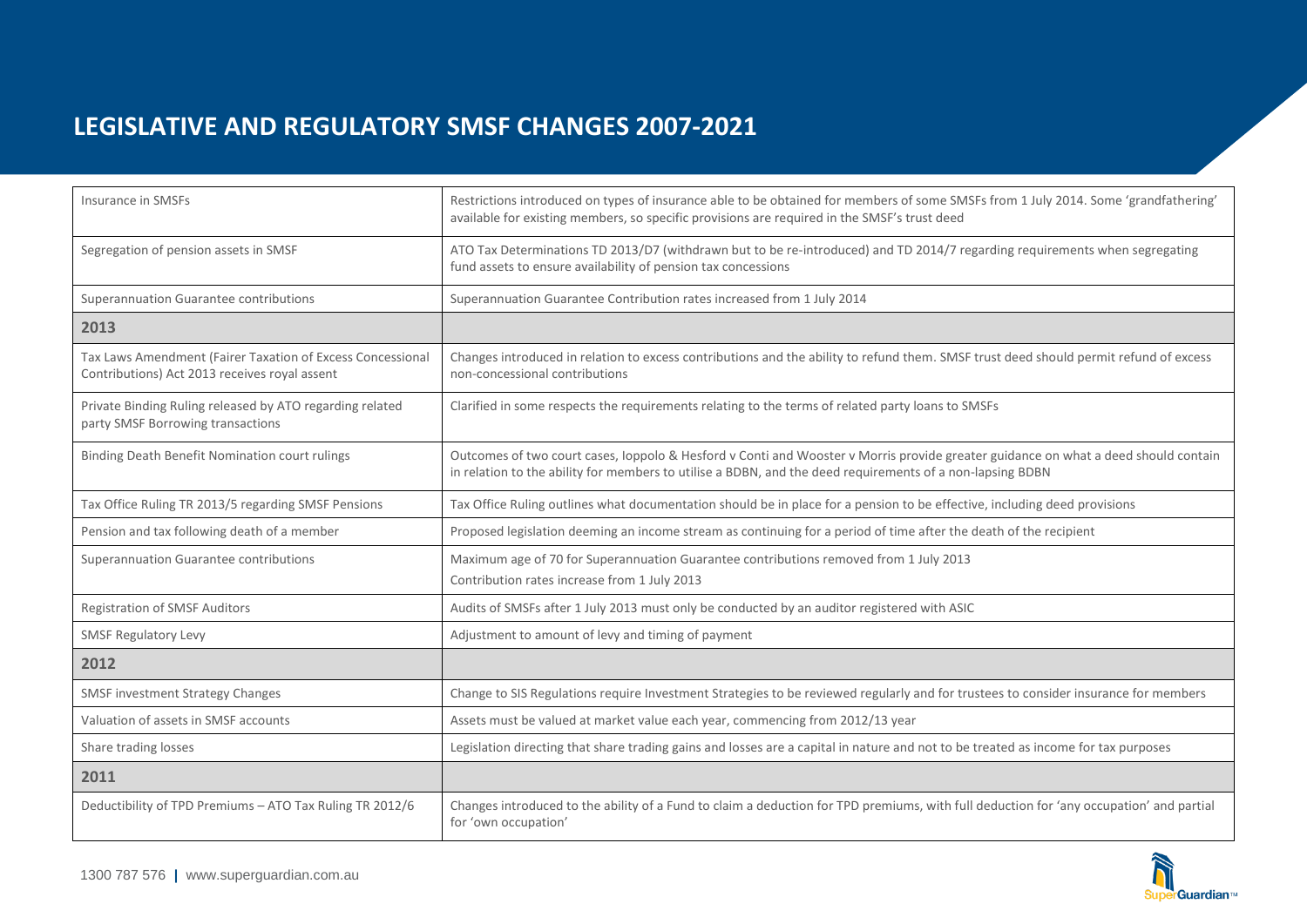| <b>Collectables and Personal Use Assets</b> | Changes to rules for ownership of Collectables and Personal Use Assets by SMSFs                                                                                      |
|---------------------------------------------|----------------------------------------------------------------------------------------------------------------------------------------------------------------------|
| 2010                                        |                                                                                                                                                                      |
| <b>SMSF Borrowing</b>                       | Changes to legislation governing SMSF Borrowing removed section 67(4A) and replaced with new legislative provisions outlined in<br>sections 67A & 67B of the SIS Act |
| 2009                                        |                                                                                                                                                                      |
| Limit on Concessional Contributions         | Reduced from \$50,000 to \$25,000 if under 50 years of age for 2009/10 and later years                                                                               |
| Limit on Non-Concessional Contributions     | Changed to 6 times the limit for under 50 years of age Concessional Contributions (e.g. 6 x \$25,000 = \$150,000)                                                    |
| Pre 1999 Unit Trusts                        | Ability to acquire units through re-investment of distributions or otherwise, without becoming in-house assets, ceased                                               |